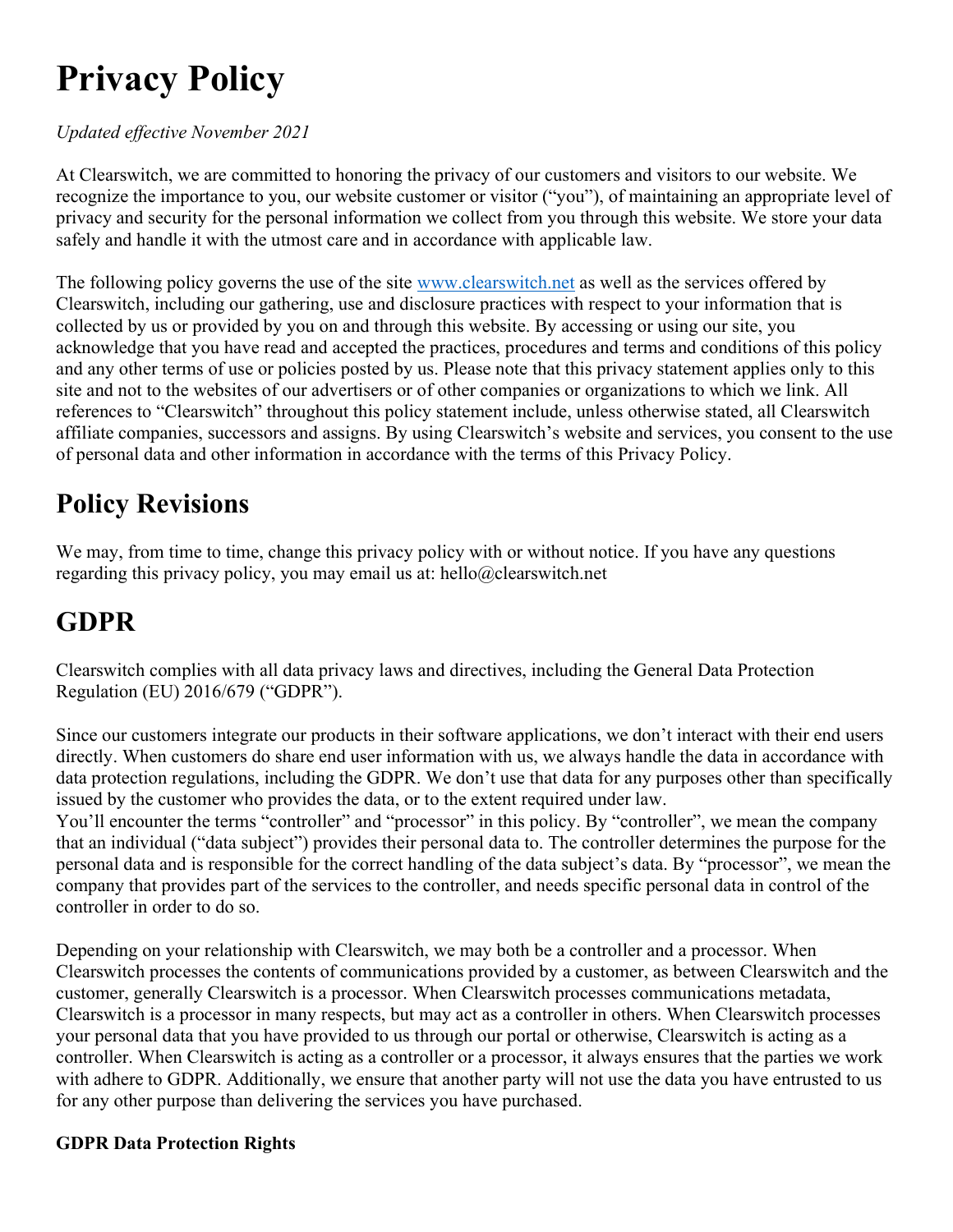Clearswitch would like to make sure you are fully aware of all of your data protection rights. Under GDPR, every applicable user is entitled to the following:

- The right to be informed you have the right to request that we inform you of what data is being collected, how it's used, how long it's kept and whether it will be shared with third parties.
- The right to access you have the right to request copies of your personal data. We may charge you a small fee for this service.
- The right to rectification you have the right to request that we correct any information you believe is inaccurate. You also have the right to request that we complete the information you believe is incomplete.
- The right to erasure you have the right to request that we erase your personal data, under certain conditions.
- The right to restrict processing you have the right to request that we restrict the processing of your personal data, under certain conditions.
- The right to object to processing you have the right to object to our processing of your personal data, under certain conditions.
- The right to data portability you have the right to request that we transfer the data that we have collected to another organization, or directly to you, under certain conditions.
- The rights in relation to automated decision making and profiling you have the right not to be subject to a decision based solely on automated processing.

If you make a request to exercise any of your applicable GDPR rights, we have one month to respond to you. If you would like to exercise any of these rights, please contact us at our email: hello@clearswitch.net

### CCPA Data Protection Rights

The California Consumer Privacy Act ("CCPA") provides California residents with specific rights regarding their personal information. This section describes CCPA rights and explains how to exercise those rights.

- The right to access
- The right to opt out of the sale of personal information
- The right to deletion of a consumer's personal information
- The right of data portability
- The right not to be discriminated against for exercising rights under the CCPA

If you would like to exercise any of these rights, please contact us at our email: hello@clearswitch.net

Only you, or someone legally authorized to act on your behalf (this includes an authorized agent), may make a verifiable consumer request ("request") related to your personal information. You may only make a request for access or data portability twice within a 12-month period. An authorized agent making a request on your behalf must provide us with written authorization providing the agent with the ability to make a CCPA request signed by you. Additionally, you will need to verify your identity directly with us. Please note that this authorized agent requirement is not applicable when the authorized agent has a power of attorney. The request must: (1) provide sufficient information that allows us to reasonably verify you are the person about whom we collected personal information or an authorized representative; and (2) describes your request with sufficient detail that allows us to properly understand, evaluate, and respond to it.

Any disclosures we provide will cover the 12-month period preceding receipt of the request. We will provide a response to a request within forty-five (45) days of its receipt. If we reasonably require an extension of time, we will notify you within the first forty-five (45) day period and such extension will not exceed an additional fortyfive (45) days. We will not discriminate against you for exercising any of your CCPA rights. Any personal information provided to us for verification and fraud-prevention purposes will only be used for that purpose and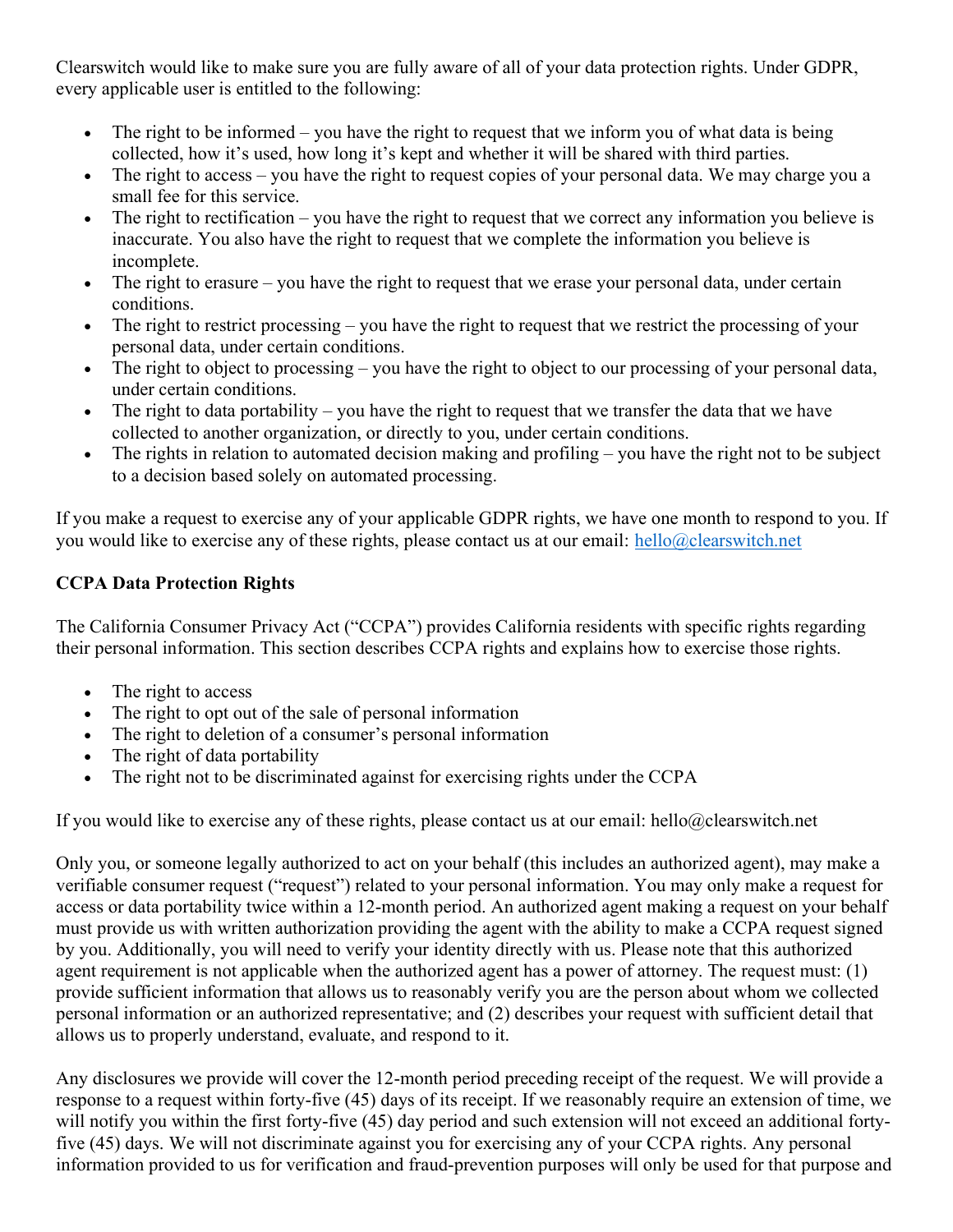such information will be deleted as soon as practical after processing of your request. We will not sell (as defined under the CCPA) California resident personal information we collect.

### What Kinds of Information Does Clearswitch Collect and Use?

#### **Generally**

We only ask for personal data when we need it for business purposes or to provide you with relevant information

#### Visiting Our Website

Except as otherwise provided in this policy or in other written documentation or policies that may be provided to you regarding the services or website, the only personal data that we collect about visitors to our website is that which is provided to us voluntarily by you. "Personal data" is information that tells us specifically who you are, such as your name, street address, email address, billing address, social security number, credit card number, other service account information, and certain other financial information. In general, you can visit our website without telling us who you are or revealing any personal data about yourself. Our Web servers may use "Cookies" (described below) to collect information about visitors such as your domain name, host from which you access the Internet, the IP address of your computer, and your browser software and operating system. This information may be aggregated to measure such things as the number of visits, average time spent on the site, number of pages viewed, and methods by which our site was found. Clearswitch may use such information to evaluate the use of our site and to continuously improve the content and services being provided.

#### Using Our Web Site Services

When you use our online services by accessing your account information, ordering a service or making a payment on-line, requesting product or service information, or sending us email, we will ask you to provide personal data to us. Except as otherwise provided in this policy, when you supply information about yourself for such specific purposes, we use the information for that purpose and to manage the internal operations and security of our website consistent with the terms of use and policies established from time to time governing this site. As further described herein, such purpose may involve the disclosure of such information to unaffiliated companies or vendors where necessary to and for the limited purpose of processing your request, processing a transaction authorized by you or providing you with products or services.

#### Customer Proprietary Network Information ("CPNI")

We also want you to be aware that certain information related to your telecommunications services account with us such as to whom, where and when you make calls is CPNI. CPNI is protected by specific federal laws and regulations and as such we are fully committed to comply with such laws and regulations, both through our website and in all other respects. Without your consent, we will only share or disclose your CPNI (i) to market to you services or products among the categories of services or products you currently subscribe, (ii) to initiate, render, bill and collect our telecommunications services, (ii) to protect you or other carriers from illegal or fraudulent use of, or subscription to, our services or to protect our rights or property, (iii) to provide your call location information in certain specified emergency situations, and (iv) for other legally permissible purposes.

#### Call Recording

Clearswitch operates a telephone system which is capable of recording conversations for the achievement of various proper and lawful purposes, including (i) quality monitoring, (ii) training, (iii) compliance and (iv) safeguarding purposes. Calls, incoming or outgoing, may be recorded, retained and/or collected.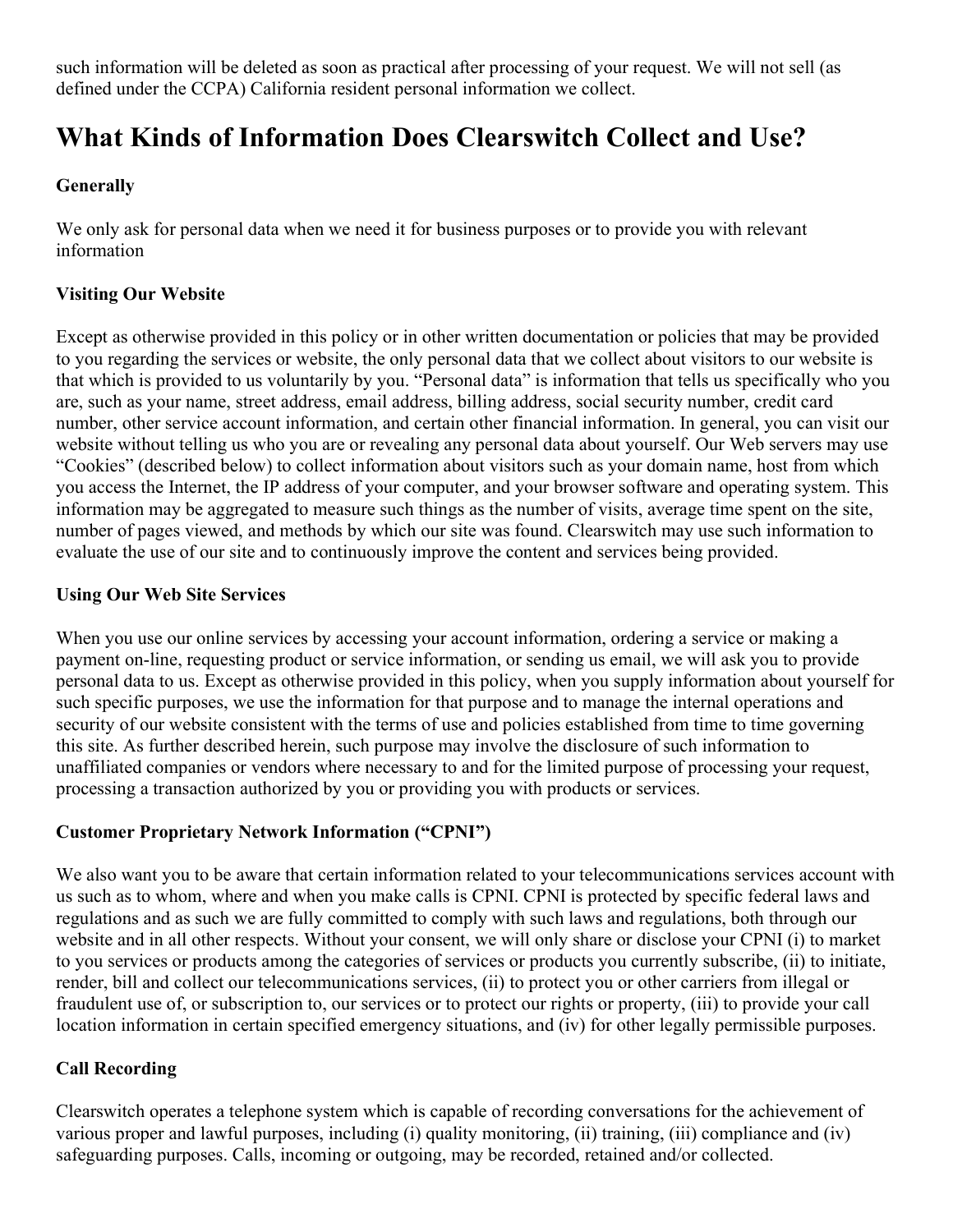All calls, incoming and/or outgoing to and/or from Clearswitch, can be recorded. Under normal circumstances, a call will not be retrieved or monitored unless:

- 1. It is necessary to investigate a complaint;
- 2. It is part of a management quality check that our standards are being met;
- 3. It provides assurance of Clearswitch quality standards and policies.
- 4. There is a threat to the health and safety of staff and/or visitors and/or customers and/or vendors and/or for the prevention and/or detection of a crime;
- 5. It is necessary to check compliance with regulatory procedures;
- 6. It will aid Clearswitch employees in call handling through use in training and coaching our staff;
- 7. It is for safeguarding purposes; or
- 8. It is for helping to protect employees from abusive or nuisance calls.

Personal data collected in the course of recording activities will be processed fairly and lawfully in accordance with the relevant legislation, including GDPR. Data collected shall be:

- 1. Adequate, relevant and not excessive;
- 2. Used for the purpose(s) stated in this policy only and not used for any other purposes;
- 3. Accessible only to managerial and/or senior staff such as our CEO, COO, legal department, accountants and specifically authorized IT representatives.
- 4. Handled and managed confidentially;
- 5. Kept and/or stored securely; and
- 6. Not kept for longer than necessary and will be securely destroyed once the issue(s) in question have been resolved and/or there is no further legal obligation.

Where possible, we will inform the caller and/or the receiver of the call that the call will be monitored/recorded for quality/training purposes so that they have the opportunity to consent by continuing with the call or hanging up.

By continuing a call and/or accepting the current policy you freely and unconditionally consent that when receiving a call from Clearswitch and/or when you are calling Clearswitch, the call may be monitored or recorded for the purpose(s) stated in this policy.

### Who Has Access to This Information?

Except as set forth in this policy or unless we specifically disclose it to you at the time of collection or subsequently obtain your approval, we will not make any personal data that is gathered on our site available to unaffiliated organizations for commercial purposes unrelated to the business of Clearswitch. Certain federal, state and local laws or government regulations may require us to disclose personal data about you. In these circumstances, we will use reasonable efforts to disclose only the information required by law, subpoena or court order to be disclosed.

For example, here's why and with whom we may share your personal data:

- Telecom operators and other communications and communications-related services providers for proper routing and connectivity.
- Third party service and technology providers who perform necessary actions on our behalf, such as payment processor and hosting service providers.
- Clearswitch affiliates, successors and assigns. All Clearswitch affiliates follow this Privacy Policy.
- Where we are legally obligated to do so.
- To protect the confidentiality or security of your personal data or other records.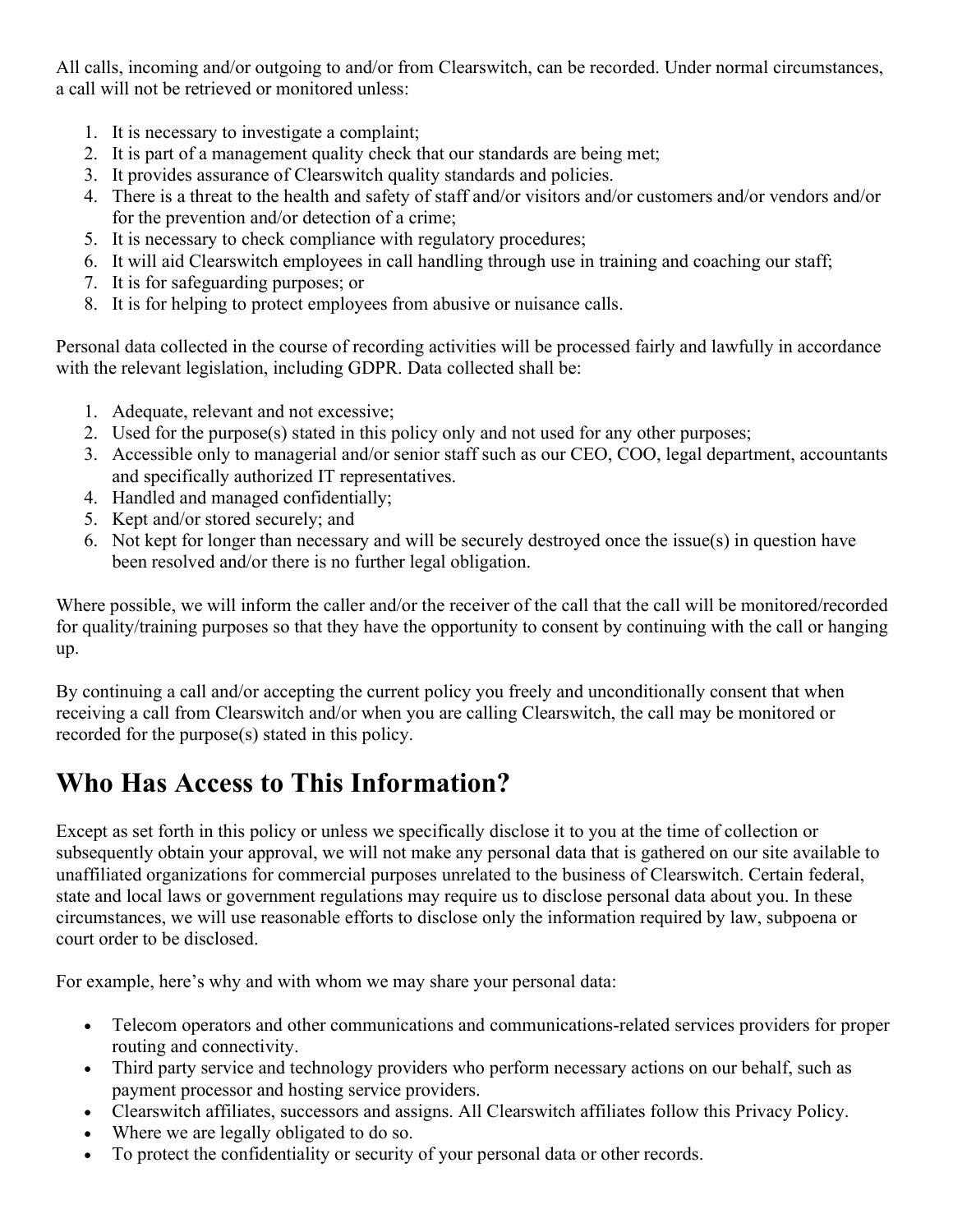- To our attorneys, accountants and regulators.
- We don't sell information to third parties for advertising

## E-Mail

Clearswitch's policy is not to read or disclose private e-mail communications that are transmitted using Clearswitch services except to respond, if directed to us, or as required to operate the service, as set forth in the terms of use and policies established from time to time governing the service, or for other legally permissible purposes.

# **Security**

Clearswitch maintains physical, electronic and procedural safeguards designed to protect the confidentiality of personal data provided by you on and through our website. For example, unique passwords or user identifications are required to access a number of our website services. In addition to requiring the use of a unique password or user identification, all payments processed through our website require certain personal data provided by you to be sent in a "Secure Session" using Secure Socket Layer encryption technology. This technology is designed to encrypt—or scramble—your financial or credit card account information to help prevent unauthorized parties from reading it. We seek to regularly test and update our technology to help protect your personal data. However, such precautions do not guarantee that our website is invulnerable to all security breaches. Clearswitch makes no warranty, guarantee, or representation that use of our website is protected from all viruses, security threats or other vulnerabilities and that your information will always be secure. When doing business with others, such as advertisers to whom you can link from our site, you should consider the separate security and privacy policies of those other sites.

### Your Use of Passwords or User Identifications

Except as specifically permitted by this privacy policy or other instructions regarding the online services you may not, and will ensure that you do not, lend, give, or otherwise disclose any passwords or user identifications to any unauthorized person, or permit any unauthorized person to use your accounts or related passwords or user identifications. Any loss of control of passwords or user identifications may result in the loss of control over personal data. You will be responsible for any actions taken on your behalf or any person using your passwords or user identifications. If passwords or user identifications have been compromised for any reason, then you should immediately change such password or user identification or notify us so that we may issue a new password or user identification.

### Discussion Areas

This site may provide discussion areas so that customers and visitors can communicate freely and share ideas. Please remember that any information that is disclosed in these areas becomes public information and you should exercise caution when disclosing such information. These discussion areas may be monitored by us or law enforcement officials as appropriate occasionally in order to enhance the safety and respect for all of our customers and visitors, and off-topic, unlawful or otherwise inappropriate content of materials of which we become aware may or may not be removed from the site during the course of such monitoring. However, Clearswitch is not responsible for any information posted or remaining on these discussion areas.

### Links to Other Sites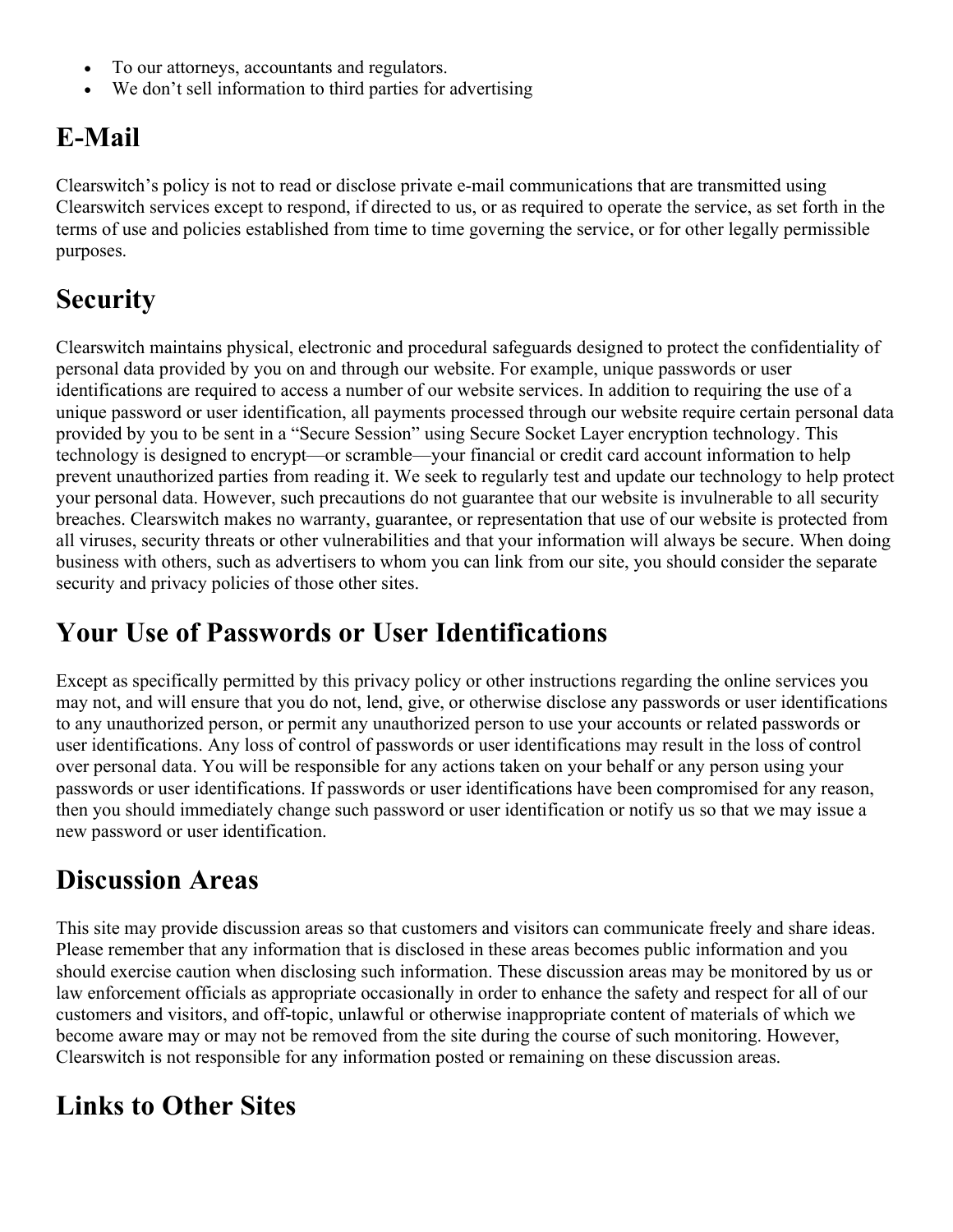For the convenience of our visitors and customers, this website may contain links to other sites. While we generally try to link only to sites that share similar high standards and respect for privacy, we have no responsibility or liability for the content, products or services offered, independent actions, or the privacy and security practices employed by these other independent sites. We encourage you to ask questions and review the applicable privacy policies before disclosing information to third parties on these independent sites.

### Updates or Revisions to Personally Identifiable Information

Your use of certain of our online services may permit you to update personal data from our database by accessing our website. If you remove certain information from your account, we will only retain copies of such information as are necessary for us to comply with governmental orders, resolve disputes, troubleshoot problems, enforce any agreement you have entered into with us and as otherwise reasonably necessary.

### If You Do Not Wish to Disclose Your Information

Even though we collect your data to conduct business, your data stays your own. You stay in control of your personal data and can at any time choose what you want us do with it. You can at any time:

#### Change your cookie settings.

When you visit our website for the first time, you can decide to accept all cookies or accept specific cookies using your browser tools or deny all our cookies. You can always change your preferences in your browser settings.

#### Withdraw consent to our processing of your data.

If for whatever reason you no longer want us to use your personal data, you're free to change your mind. We will always comply with your request, unless we're legally required to keep your data. Which basically means that if there is any legal dispute, about for example outstanding invoices, we can keep your information until it's resolved.

#### Control and review your data.

You can always view, amend, delete, and transfer your personal data. If you want to edit your information, you can do so on our portal where you can find an overview of your personal data. When you choose to delete your personal data, we hold the right to hold onto anonymized and aggregated data. If we do so, nothing will be able to identify you as a person in any way. If we're required to retain your information for legal reasons, we will let you know in response to your request.

#### Object to and restrict the processing of data.

When your personal data is being processed to fulfill a legitimate interest to us, such as marketing, you're able to object and unsubscribe by sending an email to hello@clearswitch.net. You can always exercise your right to restrict processing, and we'll make sure to process your data in the way you specify. We will assess each request on a case-by-case basis according to the rules set out by the GDPR. If we override your request, we need to demonstrate that we have compelling grounds to do so, or that there's a legal claim which allows us to retain personal data. If you don't agree with how we've handled your request, you can file a complaint with the authority related to the member state you live or work in, or the country in which the suspected infringement has taken place.